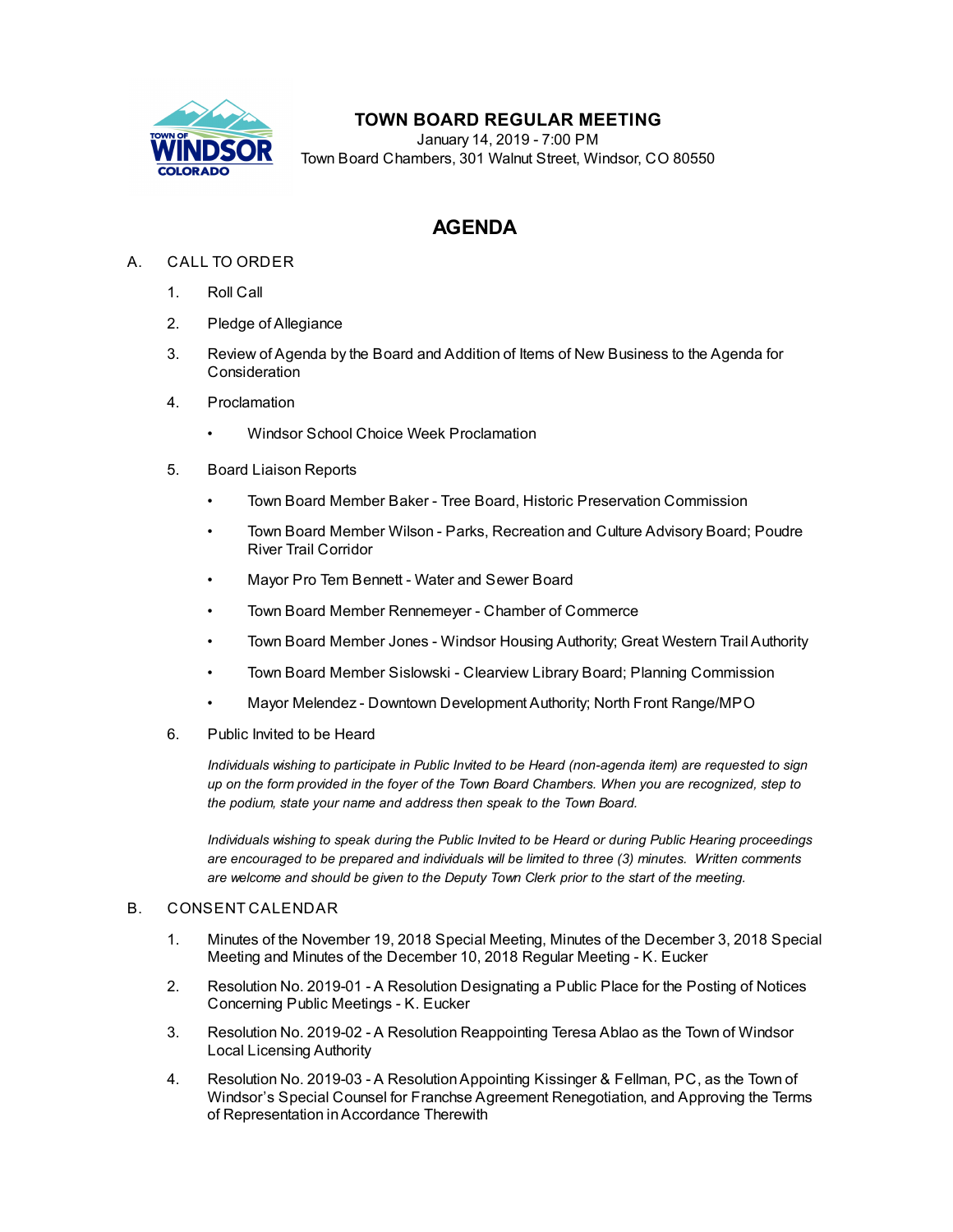- 5. Resolution No. 2019-07 A Resolution Pursuant to Section 9.1(G) of the Windsor Home Rule Charter [Appointing](file:///C:/Windows/TEMP/CoverSheet.aspx?ItemID=150&MeetingID=29) Edward Blieszner of Welborn Sullivan Meck & Tooley, PC, to Serve as Special Counsel to the Town of Windsor With Respect to Eminent Domain Matters Generally -- I. McCargar
- 6. Advisory Board [Appointment](file:///C:/Windows/TEMP/CoverSheet.aspx?ItemID=164&MeetingID=29) K. Eucker
- 7. Report of Bills [December](file:///C:/Windows/TEMP/CoverSheet.aspx?ItemID=161&MeetingID=29) 2018
- C. BOARD ACTION
	- 1. Resolution No. 2019-04 A [ResolutionApproving](file:///C:/Windows/TEMP/CoverSheet.aspx?ItemID=165&MeetingID=29) the Final Site Plan for Eagle Crossing Subdivision 8th filing, Lot 1; Larry Buckendorf/Morgan Kidder, Fossil Ridge Holdings, LLC, owner/applicant; Daniel Hull, LandOne Engineering, LLC, owner/applicant representative
		- Quasi-judicial
		- Staff presentation: Paul Hornbeck, Senior Planner
	- 2. Ordinance No 2019-1582 An Ordinance Fixing the [Compensation](file:///C:/Windows/TEMP/CoverSheet.aspx?ItemID=146&MeetingID=29) of the Municipal Court Judge and Municipal Court Clerk for the Town of Windsor in Compliance with Sections 13-10- 107 and 13-10-109, C.R.S, and Section 2-4-90 of the Windsor Municipal Code
		- Legislative Action
		- Staff presentation: Kimberly Emil, Assistant Town Attorney
	- 3. Public Hearing, An Ordinance of The Town Board Of The Town Of Windsor, Colorado, Approving the First Amendment to the Service Plan for the Ridge at Harmony Road Metropolitan District Nos. 1-4, and Authorizing the Execution of an [Intergovernmental](file:///C:/Windows/TEMP/CoverSheet.aspx?ItemID=154&MeetingID=29) Agreement Between the Town and the Districts
		- Legislative action
		- Staff presentation: Ian D. McCargar, TownAttorney; Carolyn Steffl, Special Counsel
	- 4. Ordinance No. 2019-1583 An Ordinance of The Town Board Of The Town Of Windsor, Colorado, Approving the First Amendment to the Service Plan for the Ridge at Harmony Road Metropolitan District Nos. 1-4, and Authorizing the Execution of an [Intergovernmental](file:///C:/Windows/TEMP/CoverSheet.aspx?ItemID=153&MeetingID=29) Agreement Between the Town and the Districts
		- Legislative action
		- Staff presentation: Ian D. McCargar, Town Attorney; Carolyn Steffl, Special Counsel
	- 5. Ordinance No. 2018-1581 An Ordinance Repealing and [Re-Adopting](file:///C:/Windows/TEMP/CoverSheet.aspx?ItemID=160&MeetingID=29) Portions of Chapter 7, Article IV of the Windsor Municipal Code with Respect to Trees In, Over and Upon Public Streets in the Town of Windsor
		- *Super Majority vote required on second reading*
			- Second Reading
			- Legislative Action
			- Staff Presentation: Eric Lucas, Director of Parks, Recreation and Culture
	- 6. Resolution No. 2019-06 -A [ResolutionApproving](file:///C:/Windows/TEMP/CoverSheet.aspx?ItemID=171&MeetingID=29) an Intergovernmental Agreement for the Acquisition of Real Property for Water Treatment Facilities
		- Legislative action Staff presentation: Ian D. McCargar, TownAttorney
	- 7. Financial Report [November](file:///C:/Windows/TEMP/CoverSheet.aspx?ItemID=162&MeetingID=29) 2018
		- Staff Presentation: Dean Moyer, Director of Finance

#### D. COMMUNICATIONS

- 1. Communications from TownAttorney
- 2. Communications from Town Staff
	- a. Windsor Liquor [Licensing](file:///C:/Windows/TEMP/CoverSheet.aspx?ItemID=148&MeetingID=29) Report 4th Quarter 2018